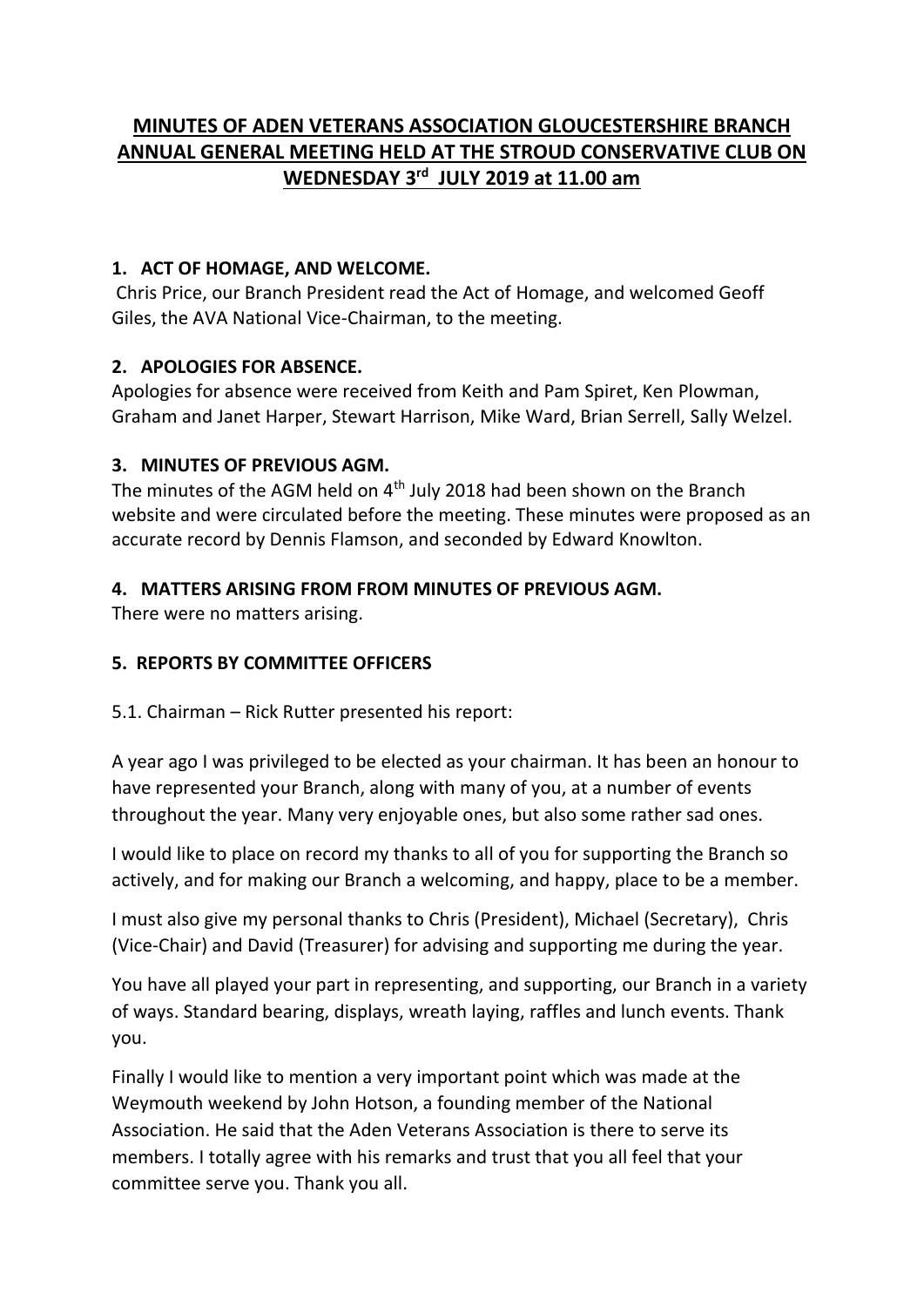#### 5.2 Secretary – Michael Compton reported:

The Gloucestershire Branch of the Aden Veterans Association has once again had a very active year with more than 20 events being attended by our members. On the social side, the monthly lunches organised by Jean Stubley have been very successful with all the hostelries getting close to 5-star rating by most members. Our thanks and a well-done to Jean for her arrangements.

Keith Spiret's idea that for the family day out, that we visit the REME Museum was expanded to include the REME training Centre at Lyneham. As a result, there was something of interest for all the three generations who went, so much so that one of the youngest is seriously interested in joining the Corps.

With regards to the more formal occasions these were attended well. Remembrance Sunday was somewhat overtaken by the national celebration of the  $100<sup>th</sup>$  anniversary of the end of the First World War. Having had perfect weather for Remembrance Sunday, we had to endure the opposite for our  $51<sup>st</sup>$  anniversary event at Cheltenham. We had to make a tactical withdrawal to the inside of the Borough offices for our service. We welcomed Deputy Lieutenant of Gloucestershire, John Thurston, to our service and afterwards to the buffet lunch at the RAFA Club.

In April, as suggested by Dennis Flamson, we joined in the "World at War" event at the Weston-super-Mare Helicopter Museum. We had a stand, attended the parade with the standard, and had a lunch where we were able to meet other Aden veterans from West Dorset and South West. Congratulations and thanks to Dennis for arranging such a complete day. Also, in April we had the St George's Day Service at Gloucester Cathedral at which our contingent numbered 17.

And so to the most crowded month of our calendar  $-$  June. On  $19<sup>th</sup>$  more than 20 attended service at Earthcott Green. During the buffet lunch afterwards, we had the chance to present the Aden Veterans shield to Dame Janet Trotter as a thank you for her support during her tenure as Lord Lieutenant of Gloucestershire. The weekend afterwards, we were involved with the events in Weymouth. Finally, on 29<sup>th</sup> June we were in Malvern, in very hot weather, at their Armed Forces Day.

As the keeper of the Branch members' information, I have had to record sad news too many times this year with the passing of David Newton, Derrick Harris, Roger Morgan, John Ward-Davies, Ian Cooper, Eric Slaughter, and a few days ago, Norma Rodman. As the relatively "new kid on the block" it has for me, been both a salutary experience and a privilege to see so many of the Branch members at the celebrations of our friends lives. In all cases the families have been both surprised and appreciative of the support we have given. On a more positive note, we have been pleased to welcome Rob and Sybille Wood, and Roger Worth to the Branch.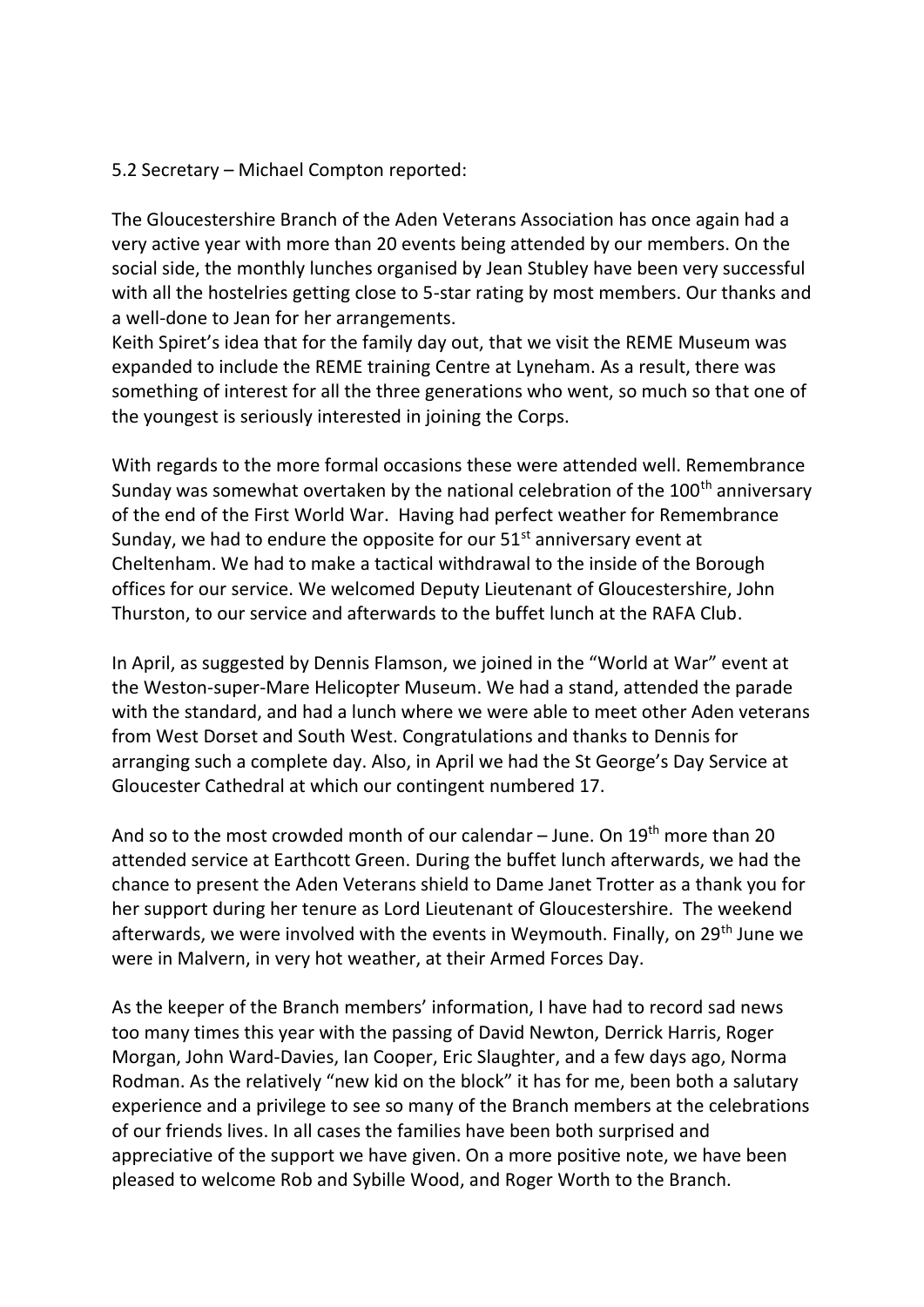During the past year we have had three committee meetings. Currently, we have two places on the Committee. Also, John Longhurst has decided to relinquish the position of standard bearer at the end of this year. I am sure that we all wish to thank him for his contribution to our many ceremonies, over the past years. We are anxious that all strands of opinion are able to be voiced in committee. So if there are any willing volunteers please let me know. Furthermore, and this is a big ask, we are in need of someone (or two people) to manage the website and also carry out the function of editor for our newsletter. These two functions, previously carried out by Ian Cooper, to whom we owe a great debt of gratitude, are part of the "glue" that has helped to keep the Branch together. Currently, there are about 30 active members in this Branch all of whom value the friendship of the Association. So we have good reason to look forward to 2020 and beyond.

5.3. Treasurer – David Gearing presented his report together with a statement of account, which had been audited:

Mr Branch President, ladies and gentlemen, good morning. It is a pleasure to present my seventh annual report as your Branch Treasurer, and 2019 also marks my 10<sup>th</sup> anniversary of joining the Branch. In the past year, we completed final transactions resulting from our 2017 Commemorative event, namely the payments of £400 each to SSAFA and to Reverend Peter Crooks for the benefit of the Aden Eye Clinic. Copies of the audited accounts on the tables show more minus figures attributable to the "2017 event" (£800), our  $10^{th}$  Anniversary lunch (£295), the purchase of two gazebos (£80), and a payment for the website domain name(£67) being the main expenditure.

As we go forward with no special events on the horizon, our financial affairs should settle in to a regular pattern. I believe that, with our costs for services rising and our income being from donations and raffles, our expenditure will exceed income. I will be giving the Branch Committee a statement for discussion as to how I see the way forward.

Your continuing support for the Branch will ensure that we can enjoy the camaraderie and friendships that have given me so many memories and filled so many gaps in my knowledge of Aden over 50 years ago.

David then asked for acceptance of the accounts. This was proposed by Rose Longhurst and seconded by Jean Stubley.

5.4. Social Secretary – Jean Stubley reported that so far this year, our "first Wednesday of the Month" lunches have been well supported. The next lunch date is on 4th September when we have reservation for the Gloucester Old Spot. The venue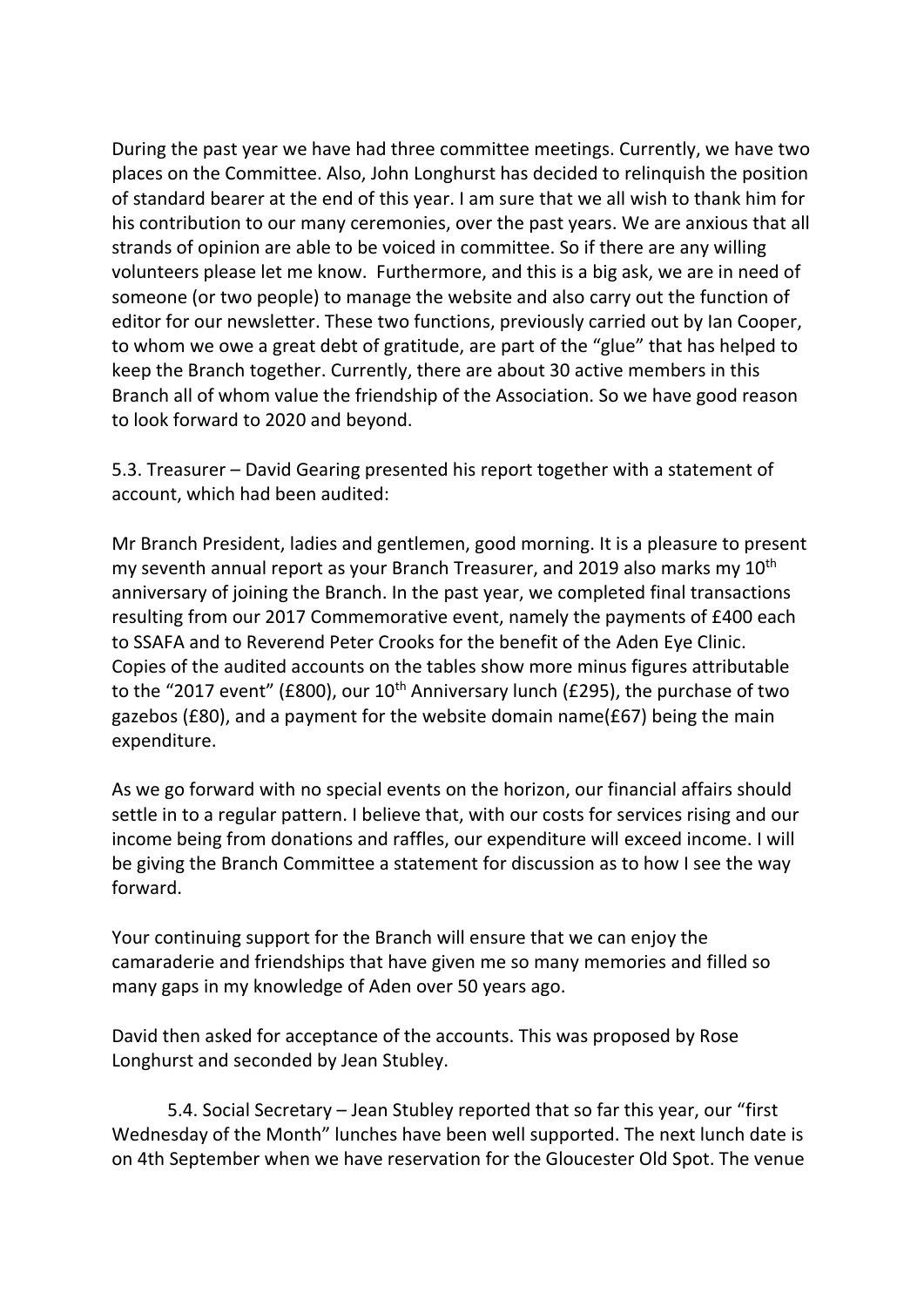for the 6th November has yet to be confirmed. The venue for the Christmas lunch will be confirmed at the Tortworth and the price will £24.95 and we have to have a minimum of 40 attendees. The High Sheriff of Gloucester would be invited.

# **6. SPEECH BY NATIONAL COMMITTEE MEMBER.**

Mr Geoff Giles began by saying he recognised some of the members from national events and that he enjoyed coming to the Gloucestershire Branch, one of the "backbone" branches in the Association. He commended the Branch on its level of organisation. Some time ago, he had tried to have a South Wales Branch started, but despite the fact that a number of ex-service personnel were in the area, not enough were prepared to organise a branch. Yes, we are ageing, so to maintain membership we should let in the dependants of Aden Vets.

Geoff Giles then gave brief sitrep on the state of the war graves in Aden; Silent Valley is being maintained well by local Yemenis, but the graveyard at Maala "is a mess". In addition, the Sikh graveyard with about 400 graves, is under threat of being built on. He expressed the hope that in another year the security situation will allow someone to visit Yemen to get the full details first hand.

## **7. ELECTION OF COMMITTEE MEMBERS**

Josie Scott has kindly agreed to stand for the Committee – proposed by Rose Longhurst and seconded by Dorothy Blick.

### **8. FUTURE BRANCH MEETINGS**

Approval was given for the following dates for branch meetings – 8th January,  $1^{st}$  April,  $1^{st}$  July (AGM) and  $7^{th}$  October.

# **9. ADDITIONAL PLANNED EVENTS**

Additional Planned Events include Family Day Visit to RAF Museum at Cosford on 7th August; Battle of Britain Service, Cheltenham 15<sup>th</sup> September; Remembrance Sunday Parade and evening service Cheltenham, 10<sup>th</sup> November; Remembrance Day Service, Stroud, 11<sup>th</sup> November; 52<sup>nd</sup> Anniversary of Withdrawal from Aden, 29<sup>th</sup> November Lord Lieutenant of Gloucestershire to be invited.

### **10. ANY OTHER BUSINESS**

10.1 Geoff Giles informed us of his association with SSAFA. He wished to emphasise that any veterans needing help should be referred to them. He was informed that we already have a Emlyn Phennah, who is our "SSAFA member."